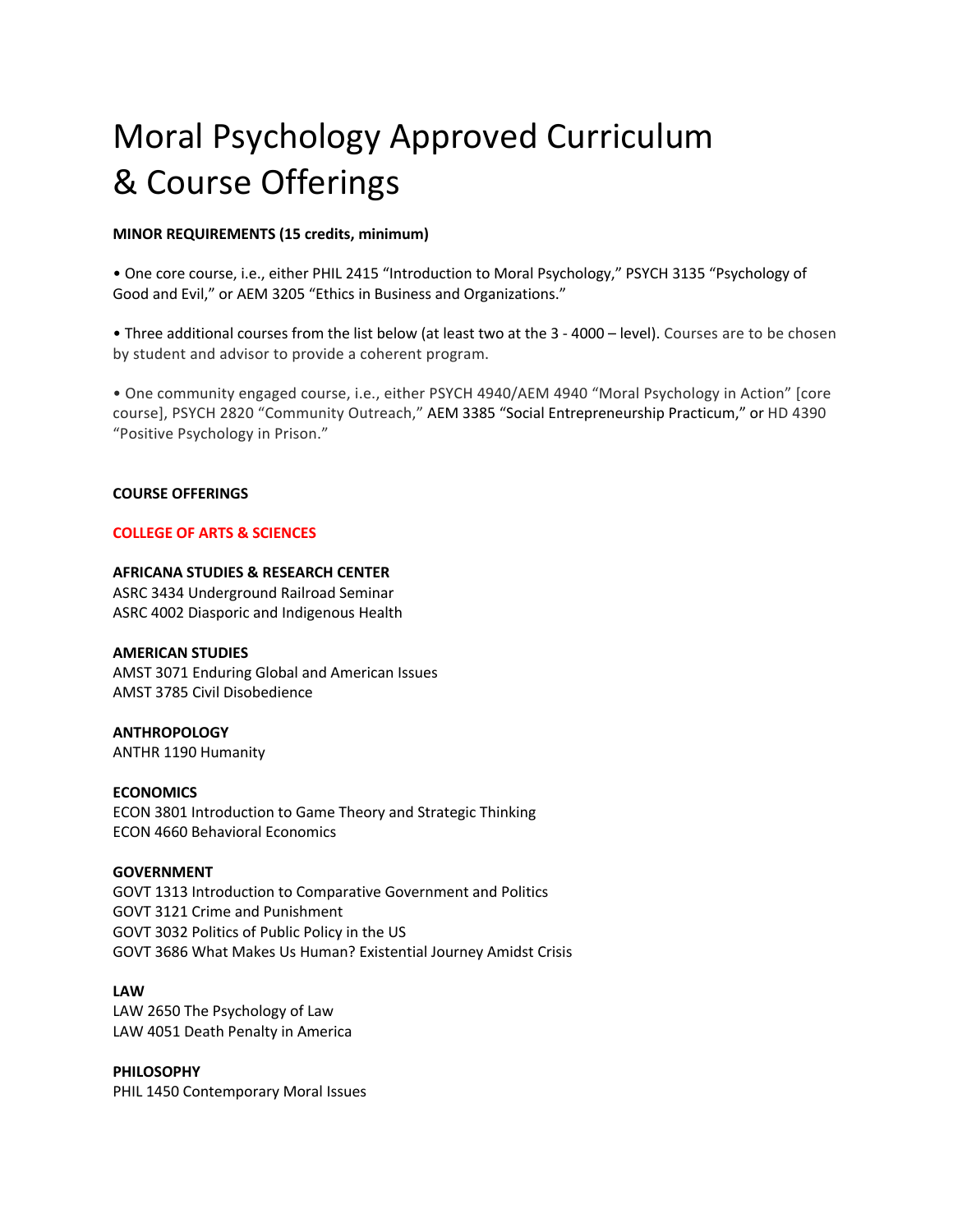PHIL 1650 Philosophy of Race PHIL 1960 Law, Society, and Morality PHIL 2410 Ethics PHIL 2415 Introduction to Moral Psychology (core course) PHIL 2430 Moral Dilemmas in the Law PHIL 2455 Introduction to Bioethics PHIL 2621 Minds and Machines PHIL 3202 Plato PHIL 3203 Aristotle PHIL 3410 Ethical Theory PHIL 3403 Aristotle's Ethical Theory PHIL 3460 Modern Political Philosophy PHIL 3475 Philosophy of Punishment *Conversations in Moral Psychology (course code to come)*

# **PSYCHOLOGY**

PSYCH 1200 Conversations in Moral Psychology PSYCH 2800 Introduction to Social Psychology PSYCH 2820 Community Outreach PSYCH 3135 The Psychology of Good and Evil (core course) PSYCH 3820 Prejudice and Stereotyping PSYCH 4050 Judgement and Decision Making PSYCH 4331 Event Cognition: How Minds, Brains, and Bodies Experience Events PSYCH 4420 Psychology & Ethics of Technology in the 21st Century PSYCH 4800 Social Psychology of Race & Racism PSYCH 4910 Research Methods in Psychology PSYCH 4940 Moral Psychology in Action

#### **SOCIOLOGY**

SOC 3680 Comparative Corruption

#### **COLLEGE OF AGRICULTURE & LIFE SCIENCES (CALS)**

# **BIOLOGY & SOCIETY**

BSOC 2051 Ethical Issues in Health and Medicine

# **DEVELOPMENTAL SOCIOLOGY**

DSOC 2710 America's Promise: Social and Political Context of American Education DSOC 3020 Political Ecologies of Health DSOC 3700 Comparative Social Inequality DSOC 4230 Gender and Health: Concepts, Data, Theories, and Evidence

#### **NATURAL RESOURCES**

NTRES 3320 Introduction to Ethics and the Environment NTRES 4330 Applied Environmental Philosophy

## **COLLEGE OF HUMAN ECOLOGY**

**DEA**  DEA 1500 Environmental Psychology